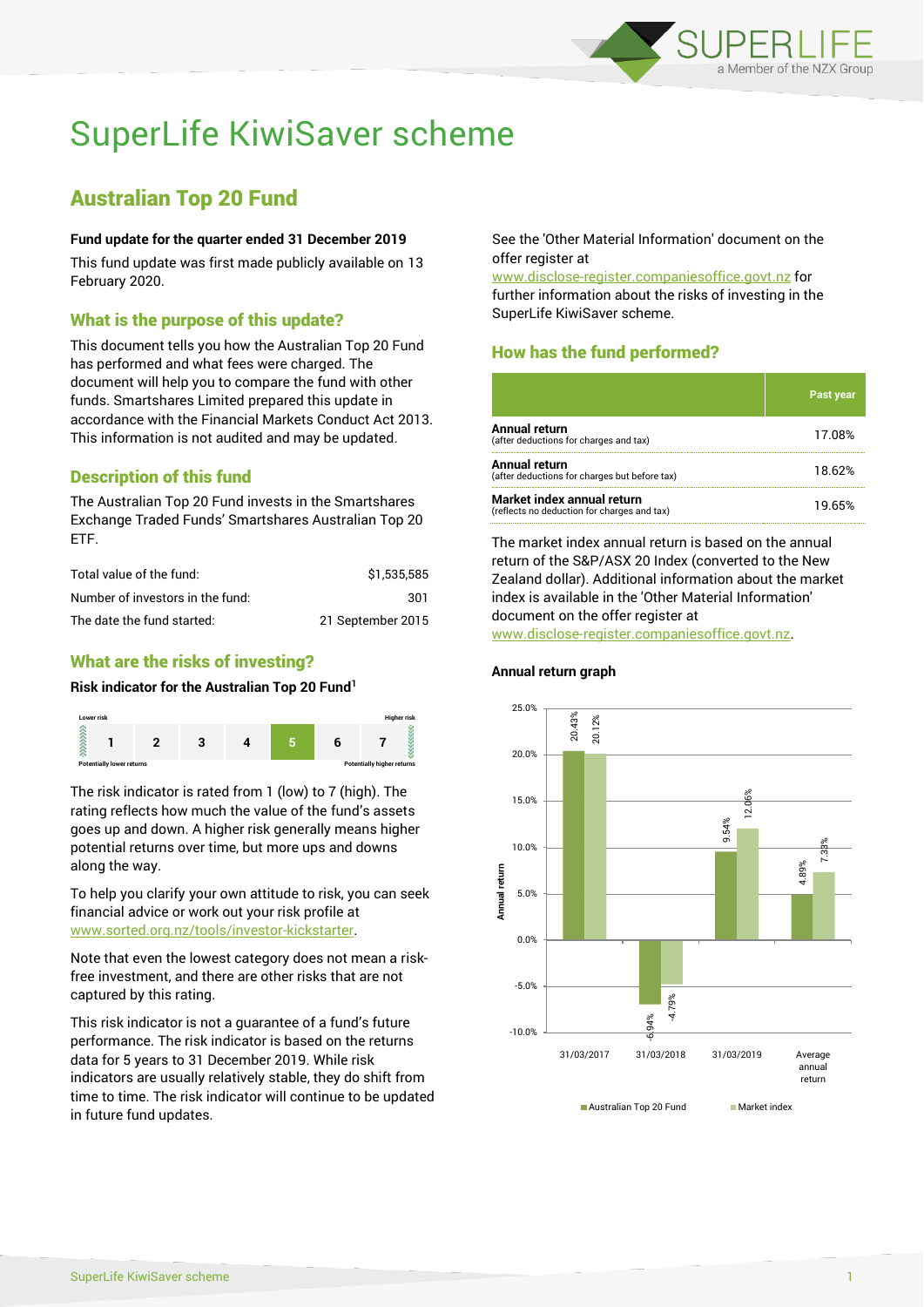

This shows the return after fund charges and tax for each year ending 31 March since the fund started. The last bar shows the average annual return since the fund started, up to 31 December 2019.

**Important:** This does not tell you how the fund will perform in the future.

Returns in this update are after tax at the highest prescribed investor rate (PIR) of tax for an individual New Zealand resident. Your tax may be lower.

#### What fees are investors charged?

Investors in the Australian Top 20 Fund are charged fund charges. In the year to 31 March 2019 these were:

|                                                    | % per annum of fund's<br>net asset value |  |
|----------------------------------------------------|------------------------------------------|--|
| <b>Total fund charges</b>                          | በ 59%                                    |  |
| Which are made up of:                              |                                          |  |
| <b>Total management and administration charges</b> | በ 59%                                    |  |
| Including:                                         |                                          |  |
| Manager's basic fee                                | 0.55%                                    |  |
| Other management and<br>administration charges     | 0.04%                                    |  |
| Other charges                                      | Dollar amount per investor               |  |
| Administration fee                                 | \$30 per annum                           |  |

Investors may also be charged individual action fees for specific actions or decisions (for example, if an investor has a financial adviser and has agreed to pay a fee to the adviser for providing financial advice). See the Product Disclosure Statement for the SuperLife KiwiSaver scheme for more information about those fees.

Small differences in fees and charges can have a big impact on your investment over the long term.

GST is included in the fund charges set out above.

#### Example of how this applies to an investor

Jess had \$10,000 in the fund and did not make any further contributions. At the end of the year, Jess received a return after fund charges were deducted of \$1,708 (that is 17.08% of her initial \$10,000). Jess paid other charges of \$30. This gives Jess a total return after tax of \$1,678 for the year.

#### What does the fund invest in?

#### **Actual investment mix**

This shows the types of assets that the fund invests in.



#### **Target investment mix**

This shows the mix of assets that the fund generally intends to invest in.

| <b>Asset Category</b>        | <b>Target asset mix</b> |
|------------------------------|-------------------------|
| Cash and cash equivalents    | 1.00%                   |
| New Zealand fixed interest   |                         |
| International fixed interest |                         |
| Australasian equities        | 99.00%                  |
| International equities       |                         |
| Listed property              |                         |
| Unlisted property            |                         |
| Commodities                  |                         |
| Other                        |                         |